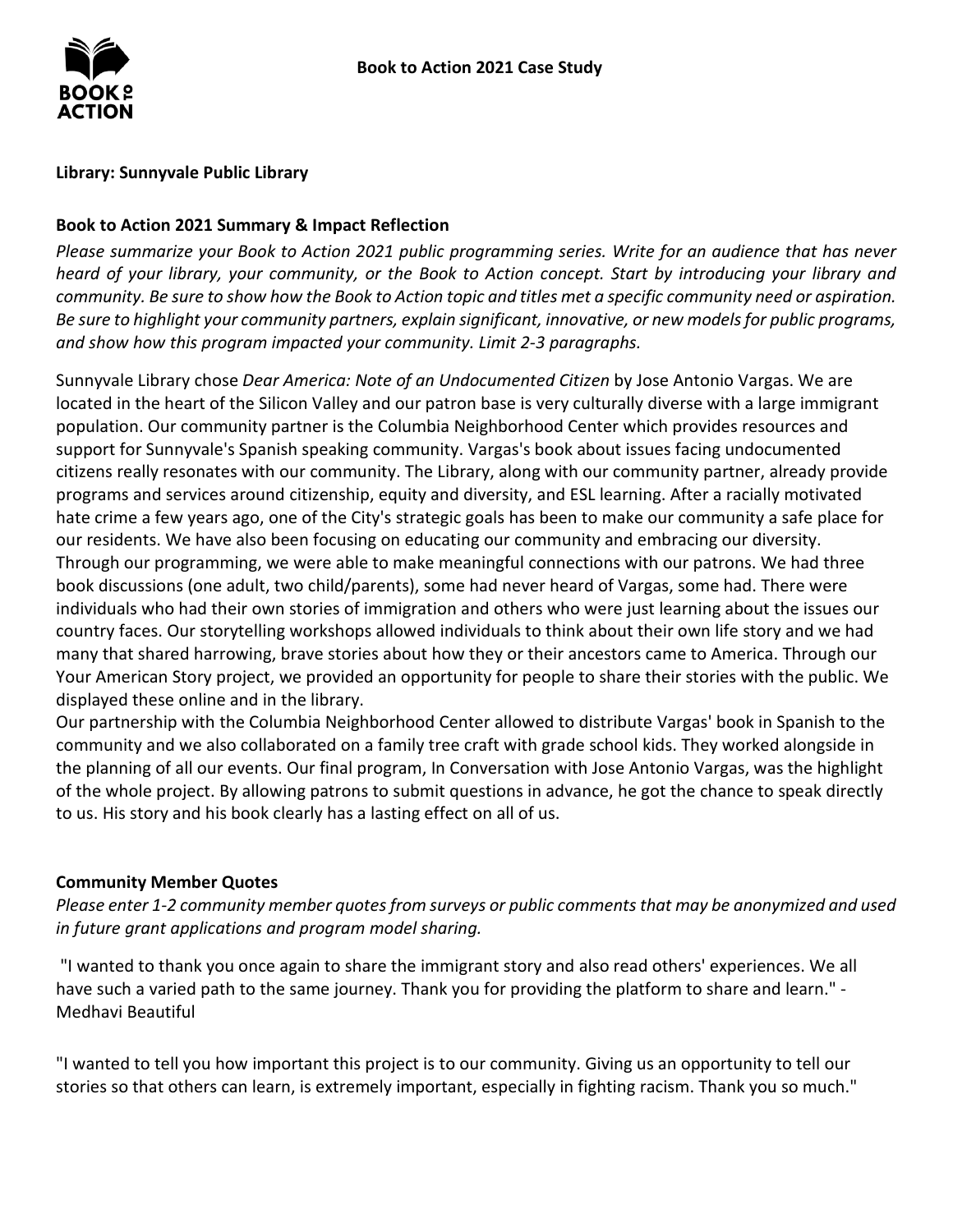#### **Impact on Professional Development**

 *What professional takeaways would you share with others looking to improve community engagement with adults & intergenerational groups? Please summarize how participating in the Book to Action 2021 initiative impacted you and your team's professional development. As a result of participating in this program, what skills did you or your team learn?* 

 This project provided an opportunity for children and adult librarians to work together. Unfortunately, this rarely happens. Everyone involved was excited to work on something that they felt was really meaningful. Working with our community partner also gave us insight on some of the challenges and opportunities in working with specific (Spanish speaking) community members.

 somewhat new Public Librarian (I was in academia for 7 years), this gave me insight and experience working on larger scale projects and to learn more about California State Library and the California Center for the Book. This gave me as the coordinator the opportunity to work my project management muscles. Also, as a I also appreciated the opportunity to work with, learn and make connections with librarians from across the state.

 This project also taught all of us how important it is to do programming that lets our community speak to us. We've decided to continue to choose thought provoking books for book clubs, and we plan to do more We learned a lot about ourselves and our neighbors. People genuinely like to talk about themselves, and we had several people share very vulnerable, heart breaking, beautiful stories about their American experience. storytelling workshops.

## **Final Words of Advice**

*What brief bit of advice (1-2 sentences) would you give to library staff members interested in coordinating a Book to Action or similar community engagement series for adults and intergenerational groups in their community?* 

 to chose a book/topic this is really close to the interest of your community, as well as something that you are Reach out to your list of possible community partners right at the beginning, don't wait too long. Also make sure passionate about.

 **Total # Programs:** 9 **Total Attendance at Programs:** 216 **Book to Action URL(s): Book to Action Images:**  https://www.facebook.com/media/set?vanity=sunnyvalelibrary&set=a.10159503031178707

 **Image 1 Caption:** Everyday there's hope. The letter will come in the mail soon. **Image 2 File Name:**  Image 2 Caption: **Image 2 Caption:**<br>**Book to Action Program Coordinator Name & Title:** Laurie Borchard, Adult Services Librarian **Image 1 File Name:** BTA 2021 Sunnyvale Library Image 1

**Contact:** lborchard@sunnyvale.ca.gov

**May others contact you with questions?** X Yes □ No